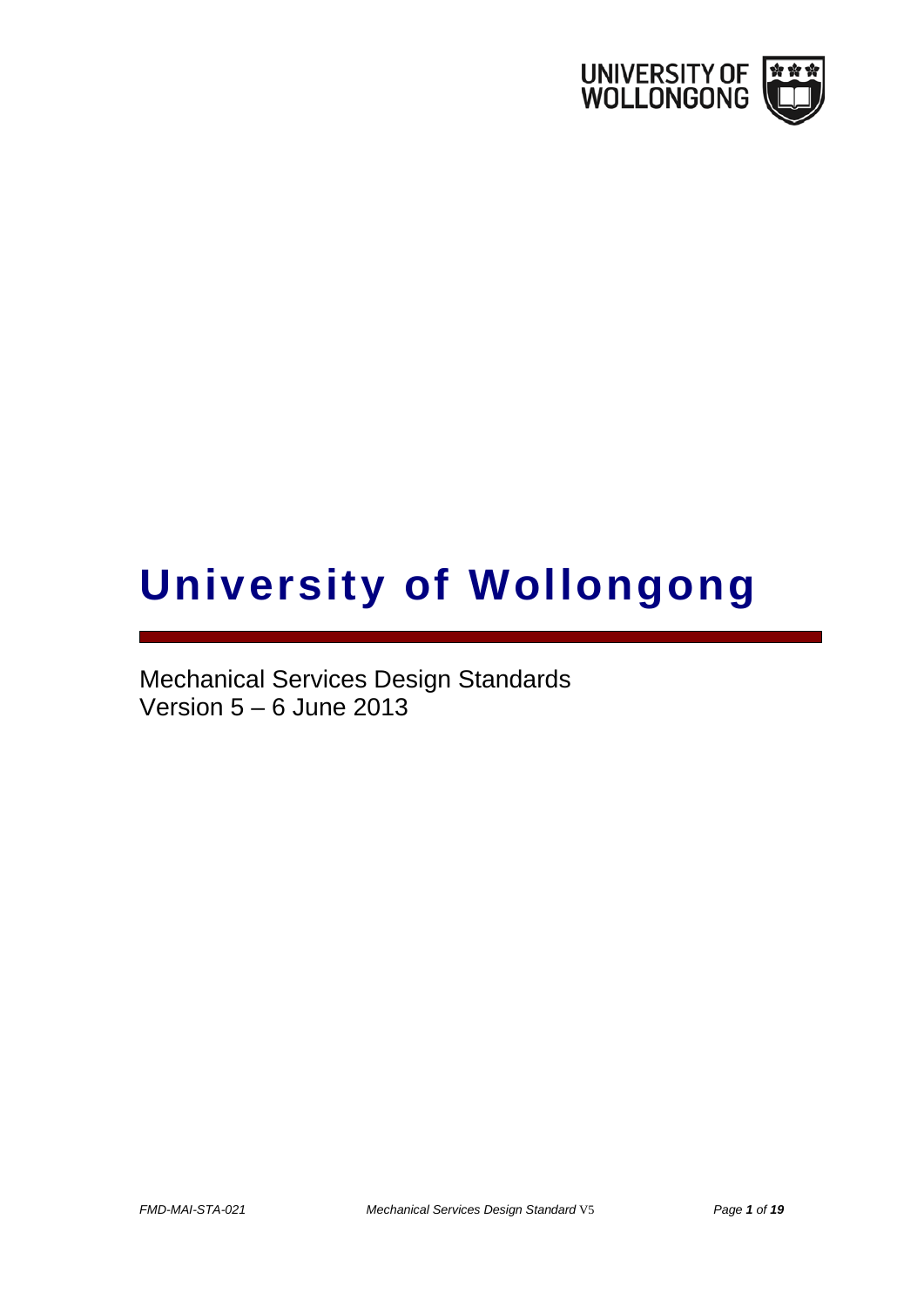

# **VERSION CONTROL SYSTEM**

| <b>Section Modified</b>               | <b>Description of Modification</b>                                                                                                       | <b>Version</b> | Organisation                      | Representative                     | Date     |
|---------------------------------------|------------------------------------------------------------------------------------------------------------------------------------------|----------------|-----------------------------------|------------------------------------|----------|
| 6.1; 6.3.2; 6.3.5; 6.3.6;<br>6.4; 6.8 | Change the term "Design Engineer" to "Designer"                                                                                          | 1.01           | <b>Asset Technologies Pacific</b> | Donny Yap                          | 10/08/06 |
| 6.8                                   | Life Cycle Costings moved to section 6.9                                                                                                 | 1.02           | <b>Asset Technologies Pacific</b> | Tom Poyner                         | 21/11/06 |
| 6.8                                   | Warranty section added                                                                                                                   | 1.02           | Asset Technologies Pacific        | Tom Poyner                         | 21/11/06 |
| Throughout                            | UOW Logo added to headers                                                                                                                | 1.02           | Asset Technologies Pacific        | Tom Poyner                         | 28/11/06 |
| 6.5                                   | Added general & selected ambient conditions for<br>minimum AC full load performance.                                                     | 1.02           | <b>Asset Technologies Pacific</b> | Tom Poyner                         | 4/12/06  |
| 3.2                                   | Add risk assessment activity to conceptual design<br>process.                                                                            | 1.02           | <b>Asset Technologies Pacific</b> | Tom Poyner                         | 1/12/06  |
| 3.4                                   | Insert OH&S reference link                                                                                                               | 1.02           | Asset Technologies Pacific        | Tom Poyner                         | 1/12/06  |
| 6.3.1                                 | Revised                                                                                                                                  | 1.03           | University of Wollongong          | <b>Chris Hewitt</b>                | 4/4/07   |
| 6.3.2.1                               | Amended                                                                                                                                  | 1.03           | University of Wollongong          | <b>Chris Hewitt</b>                | 12/4/07  |
| Throughout                            | Reviewed and revised                                                                                                                     | 1.04           | University of Wollongong          | <b>Chris Hewitt</b><br>Gary Hudson | 9/11/10  |
| Throughout                            | Document updated to reflect name change from<br>Buildings & Grounds (B&G) to Facilities<br>Management Division (FMD) and rebranding logo | 2              | University of Wollongong          | Yvonne Butcher                     | 5/3/2012 |
| 6.3.2.2; 6.6.2                        | Updated                                                                                                                                  | 3              | University of Wollongong          | Dylan Chresby                      | 16/10/12 |
| 6.6.2, Piping                         | Updated                                                                                                                                  | 4              | University of Wollongong          | Mark Stephenson                    | 7/01/12  |
| 6.3.6                                 | Updated                                                                                                                                  | 5              | University of Wollongong          | Dylan Chresby                      | 6/6/13   |
|                                       |                                                                                                                                          |                |                                   |                                    |          |
|                                       |                                                                                                                                          |                |                                   |                                    |          |
|                                       |                                                                                                                                          |                |                                   |                                    |          |
|                                       |                                                                                                                                          |                |                                   |                                    |          |
|                                       |                                                                                                                                          |                |                                   |                                    |          |
|                                       |                                                                                                                                          |                |                                   |                                    |          |
|                                       |                                                                                                                                          |                |                                   |                                    |          |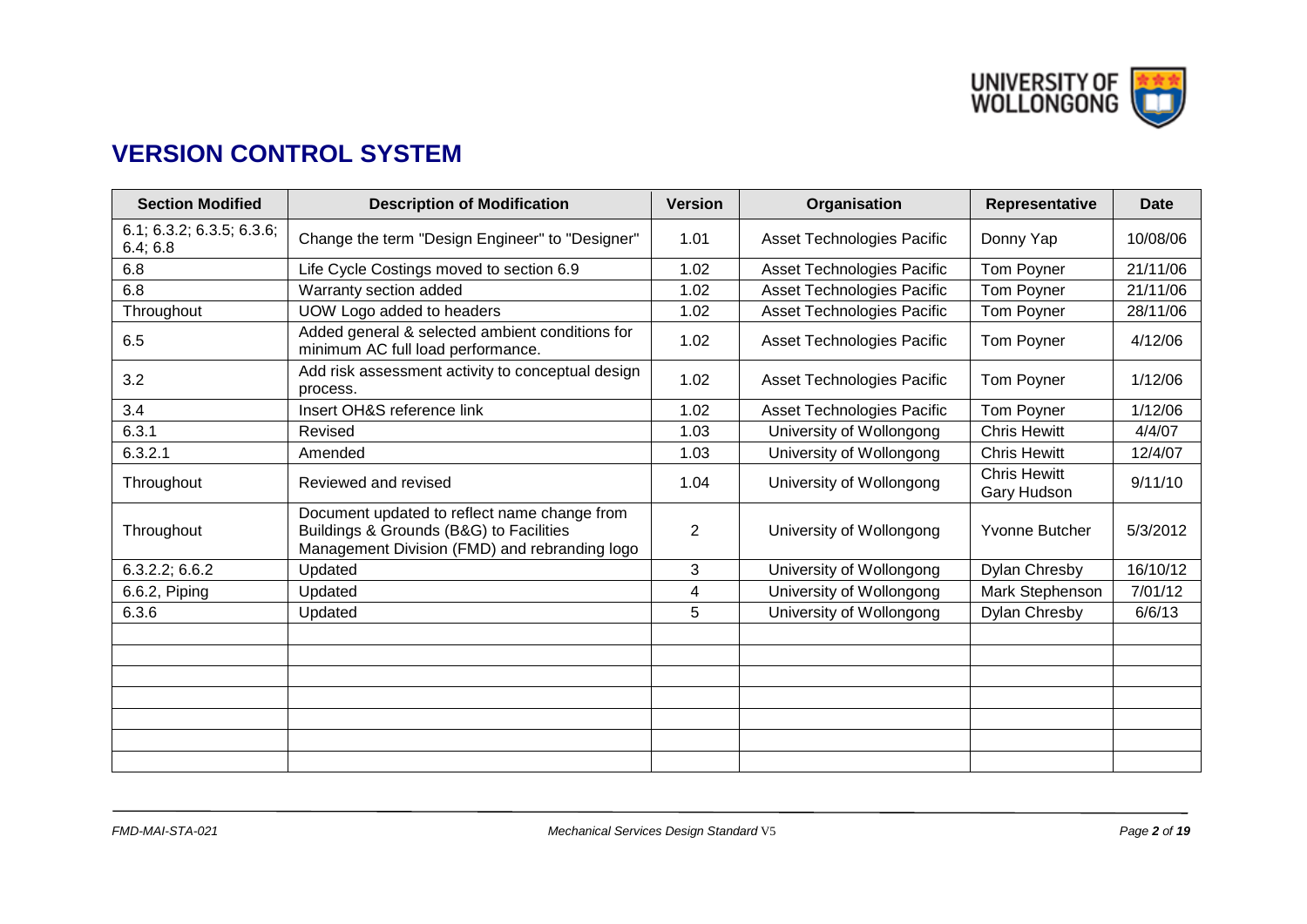

# **Contents**

| 6.      |  |
|---------|--|
| 6.1     |  |
| 6.2     |  |
| 6.3     |  |
| 6.3.1   |  |
| 6.3.2   |  |
| 6.3.2.1 |  |
|         |  |
| 6.3.3   |  |
|         |  |
|         |  |
|         |  |
| 6.3.5   |  |
| 6.3.5.1 |  |
|         |  |
|         |  |
| 6.3.5.4 |  |
| 6.3.5.5 |  |
|         |  |
|         |  |
| 6.3.6   |  |
| 6.4     |  |
| 6.5     |  |
| 6.6     |  |
| 6.6.1   |  |
| 6.6.2   |  |
| 6.6.3   |  |
| 6.6.4   |  |
| 6.6.5   |  |
|         |  |
| 6.7.1   |  |
| 6.7.2   |  |
| 6.7.3   |  |
| 6.7.4   |  |
| 6.7.5   |  |
| 6.7.6   |  |
| 6.7.7   |  |
| 6.7.8   |  |
| 6.7.9   |  |
| 6.7.10  |  |
| 6.8     |  |
| 6.9     |  |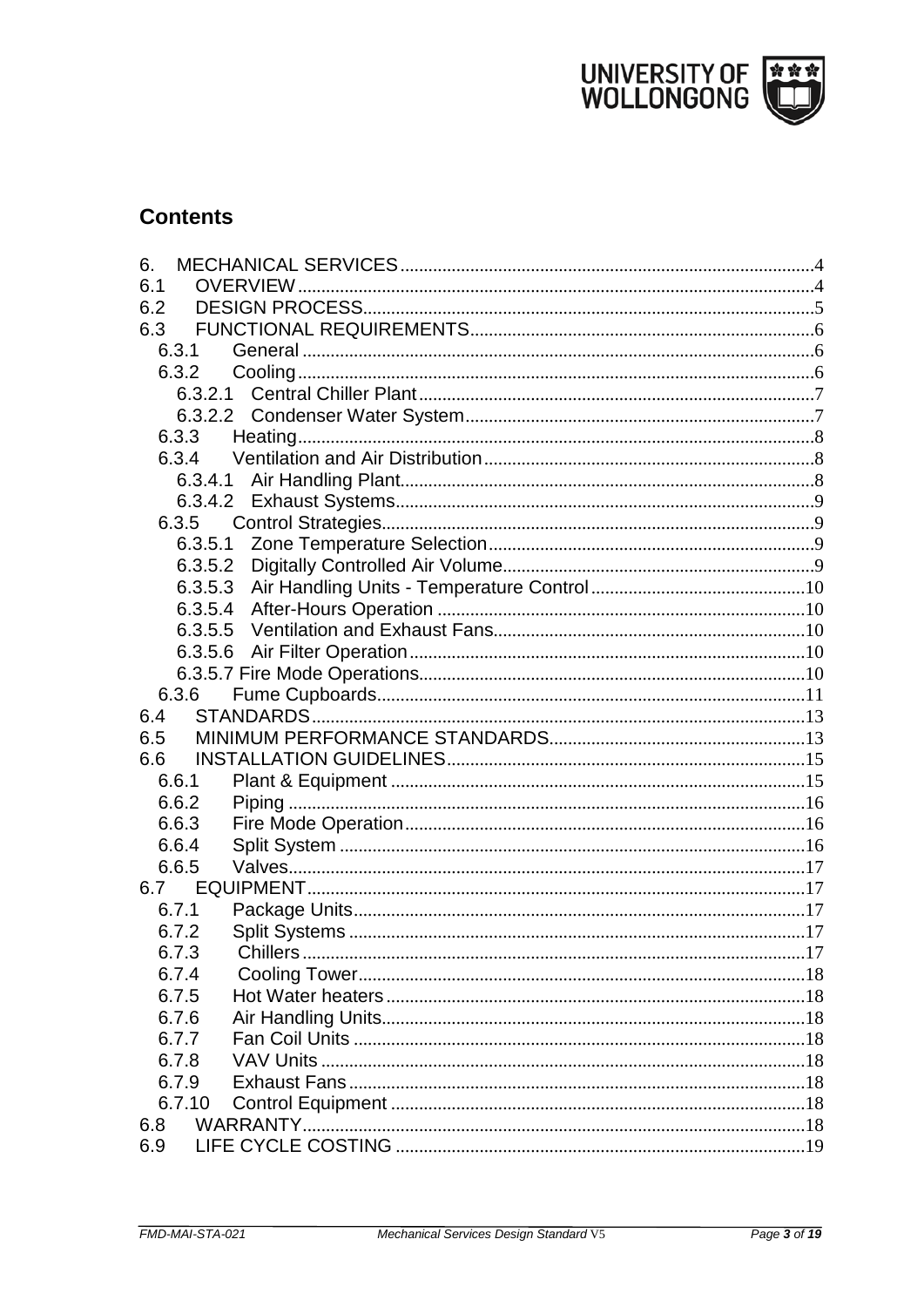

#### <span id="page-3-0"></span>**6. MECHANICAL SERVICES**

The mechanical services comprise heating, ventilation and air conditioning (HVAC) systems and equipment including laboratory mechanical services, piped gases and process cooling. The mechanical services provide ventilation, heating and cooling to maintain space conditions and support services within the facilities.

The mechanical services will generally be designed and specified as:

- a. Space Cooling System
- b. Process Cooling System
- c. Heating System
- d. Ventilation System
- e. Compressed Air Systems
- f. Laboratory Services

HVAC services shall generally be monitored and controlled by the Building Monitoring and Control System. The BMCS currently used by UOW are the Siemens Apogee Insight System and Johnson Control System. (Refer to Building Monitoring and Control Design Standard).

The design of HVAC systems shall be energy efficient. The designer shall ensure business risk and OHS requirements are considered.

#### <span id="page-3-1"></span>**6.1 OVERVIEW**

This design standard outlines the functional, installation and technical requirements for mechanical services at UOW.

The designer shall use these standards as the basis for the system design. However, it is incumbent upon the designer to ensure that the type and architecture of the mechanical services are suitable for the operational profile of the facility, are energy efficient and are capable of supplying space conditions and services within acceptable performance limits.

Where the design engineer considers that an alternate design philosophy is more appropriate than that specified in the design standard, the designer will advise the UOW Project Officer of the functional, performance or cost benefit that will be achieved through the implementation of the alternate design philosophy.

In determining the most appropriate systems architecture and equipment types for a particular installation, the designer shall consider the long term energy efficiency, maintenance implications, operational efficiency and life cycle costs as well as the initial capital costs.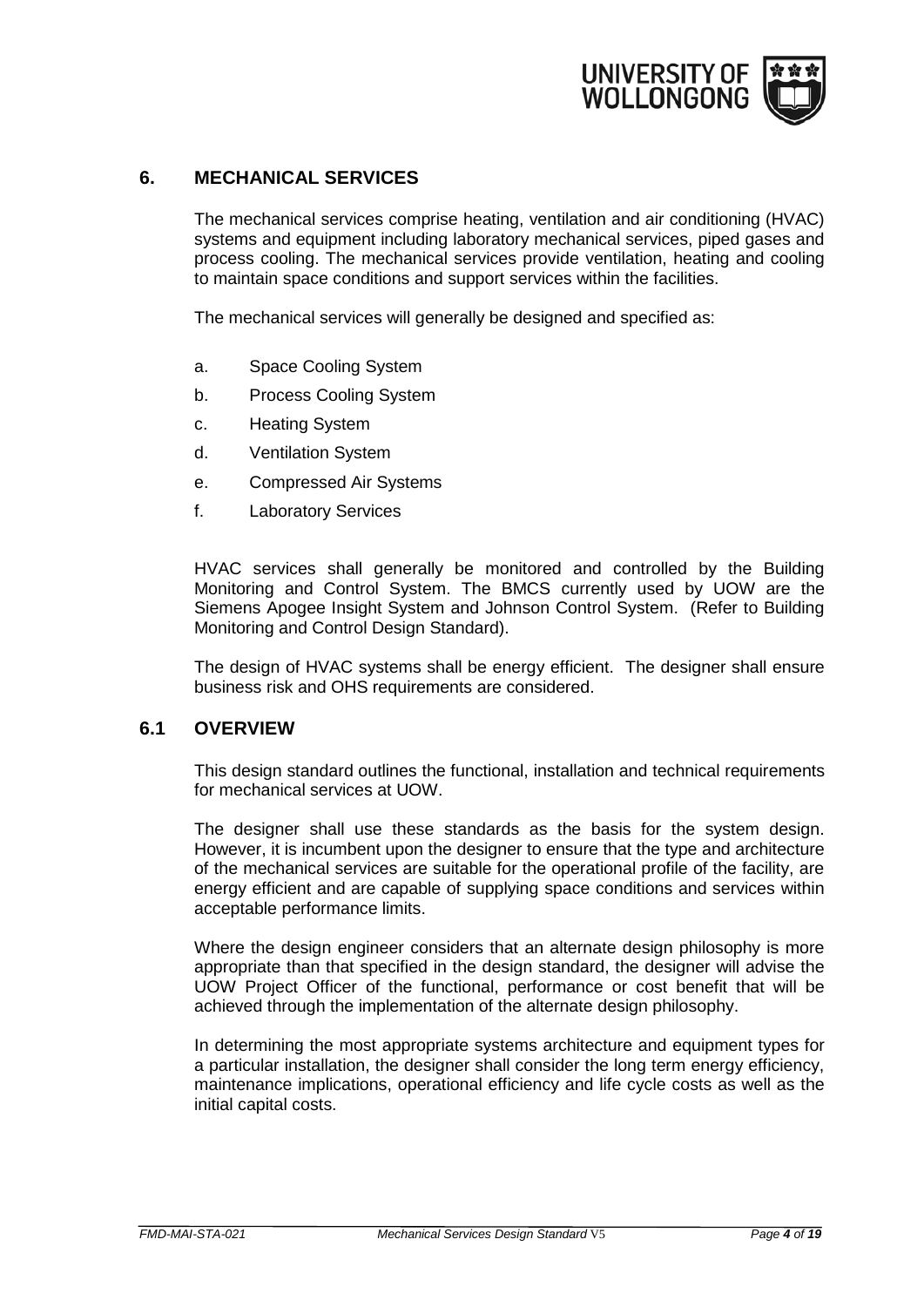

## <span id="page-4-0"></span>**6.2 DESIGN PROCESS**

This section provides an overview of the design process. The process shall be followed to achieve UOW's desired outcomes.

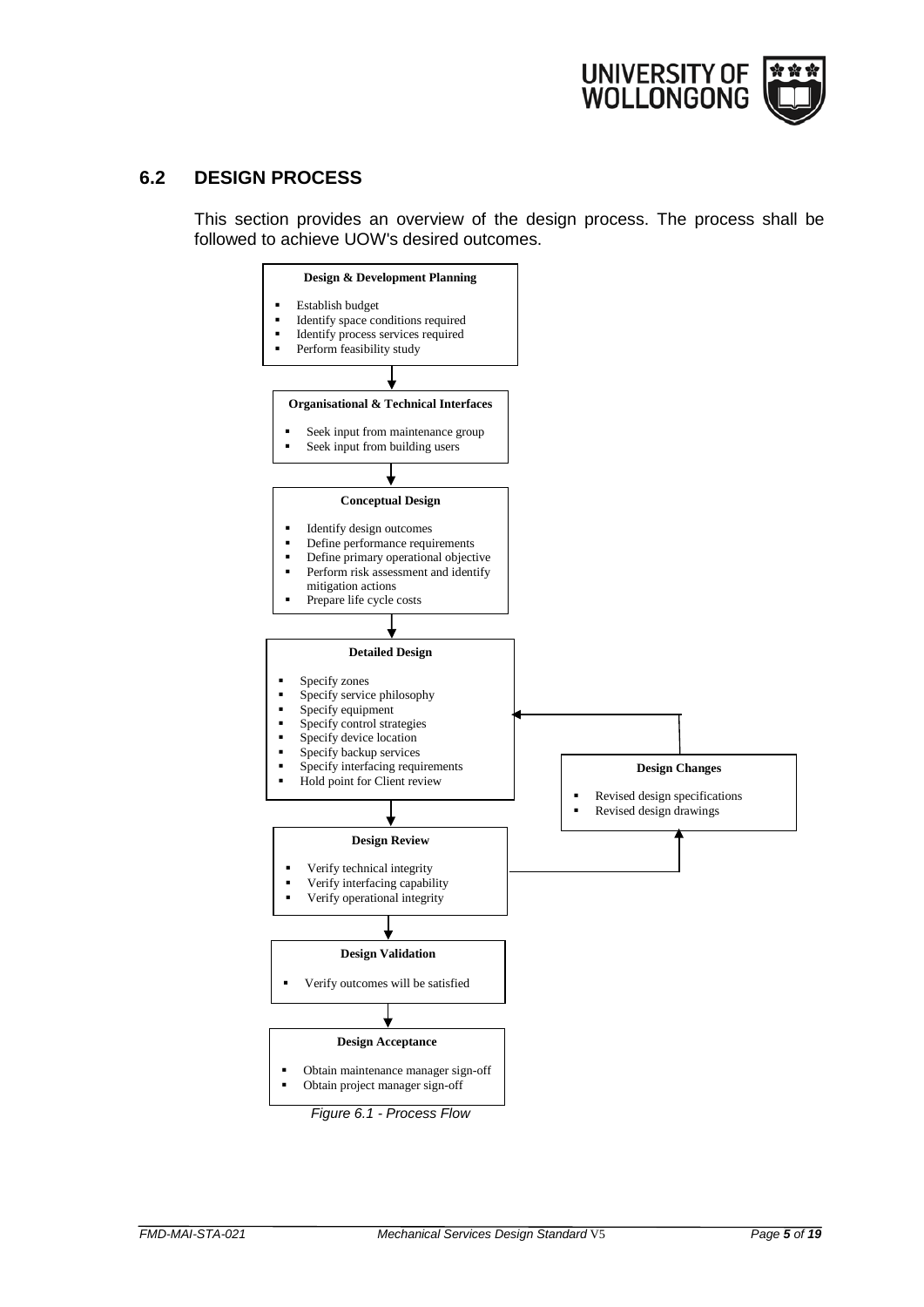

# <span id="page-5-1"></span><span id="page-5-0"></span>**6.3 FUNCTIONAL REQUIREMENTS**

#### **6.3.1 General**

All areas shall be ventilated to meet BCA Requirements.

The requirement for HVAC services shall be assessed on the basis of compliance with relevant building codes and standards and the requirement for stable and comfortable space conditions. It is important that the provision of HVAC services be undertaken in a consistent manner across each campus. See performance standard at [6.5.](#page-12-1)

As a general guide, HVAC services shall be provided in the following areas:

- a. Research laboratories and specific areas nominated in a design brief, where a feasibility study has been performed and installation authorised by UOW Senior Executive;
- b. Offices occupied by the Chancellor, Vice-Chancellor and other senior nominated executive staff;
- c. Dedicated lecture theatres and computer laboratories.

The mechanical services design shall ensure the following:

- a. Appropriate space conditions for the operational usage of the facility;
- b. Energy efficiency;
- c. Efficient maintenance;
- d. Low life cycle costs;
- e. Retrofits and refurbishments are fully compatible with building.

The type and size of the equipment shall be designed to meet diversified demands. Redundancy shall only be specified where a risk analysis can support the additional needs and costs. Major plant items e.g. chillers, shall be selected in modular fashion to provide breakdown and servicing redundancy.

#### <span id="page-5-2"></span>**6.3.2 Cooling**

The designer shall prepare heat load calculations and model the operational profile of the facility as the basis for the cooling system design and equipment selection.

Where the plant is to supply a facility that will be used continuously during business hours or continuously for periods of eight hours or more or where the plant is to supply a group of buildings, central cooling plant is a preferred option.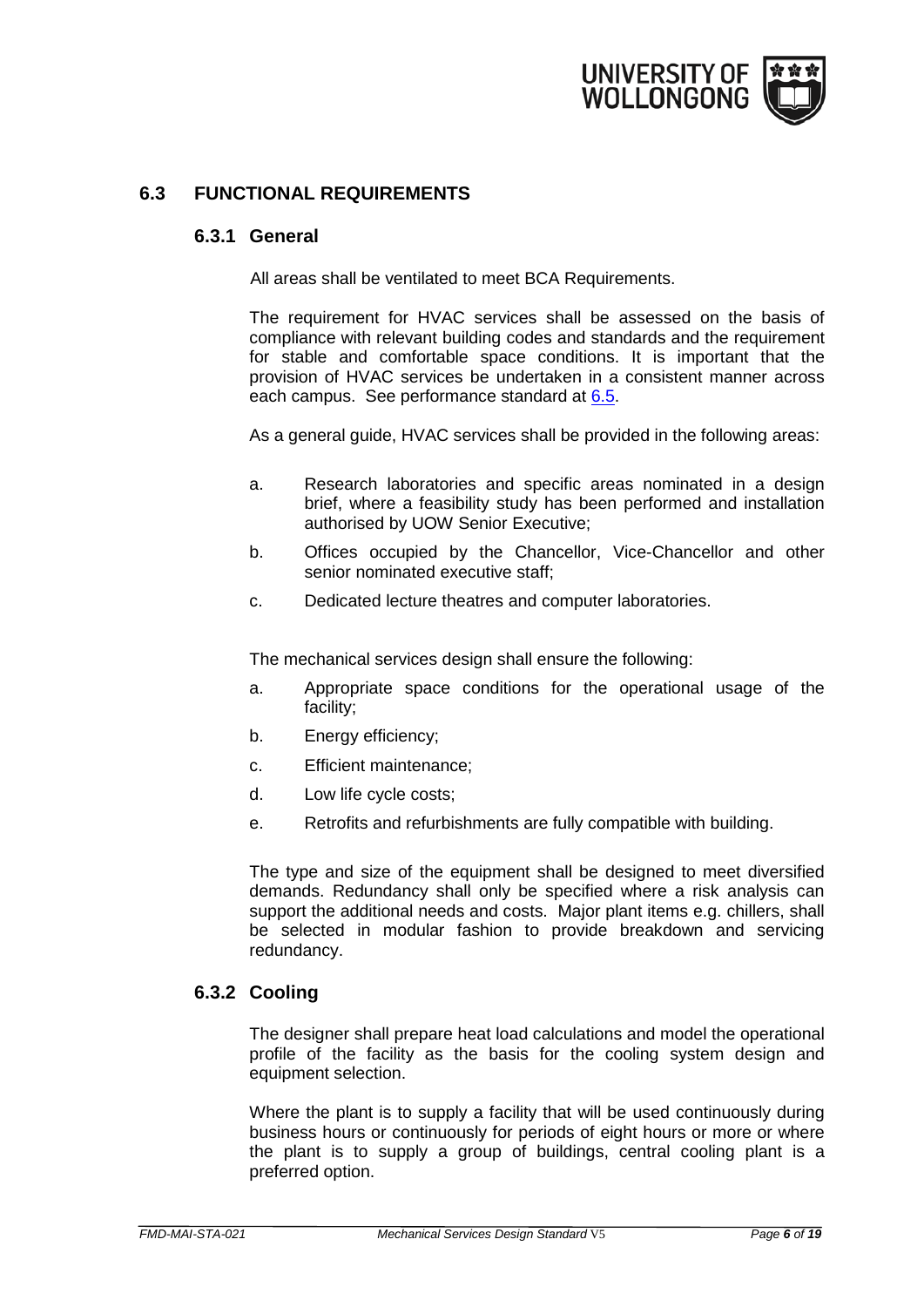

In all cases where central plant is specified, capacity for future expansion must be considered. This may involve allowing additional space in plant rooms for the installation of future plant and the capability to integrate the new plant and equipment with the original chilled water systems and control devices.

For all new installations and major refurbishment or plant replacement projects, the designer must undertake a life cycle analysis to determine the most appropriate option.

#### <span id="page-6-0"></span>**6.3.2.1Central Chiller Plant**

Chiller plant must be operationally efficient at both peak diversified and low loads. The designer shall prepare an assessment of low load conditions and submit to the UOW Project Officer for review. Refrigerant used shall be environmentally friendly.

The chilled water system shall be either a 'Primary or secondary' system as determined by operational requirements and environmental efficiencies.

The piping system shall generally be insulated copper pipes with copper runouts.

Waste heat recovery for Hot Water reticulation shall be considered as part of the design process.

Piping in plant rooms (where exposed to mechanical damage) or exposed shall be insulated and encased within steel or aluminium cladding (stainless steel if external).

# <span id="page-6-1"></span>**6.3.2.2Condenser Water System**

A central condenser water system comprising cooling towers and pumps shall serve water cooled central refrigeration plant and the supplementary condenser water system where applicable.

Where appropriate, a supplementary condenser water system shall connect to the cooling tower via heat exchangers and pumps. Supply shall be reticulated to the floors via a single pipework riser distribution system, and terminated with isolating valves on each floor.

The use of potable water for cooling tower requirements will be minimised wherever possible.

Cathodic protection of water cooled condenser vessels is required for all new installations. For condenser vessels over 500kW refrigeration capacity impressed current cathodic protection shall be required. For vessels less than 500kW sacrifical magnesium is satisfactory.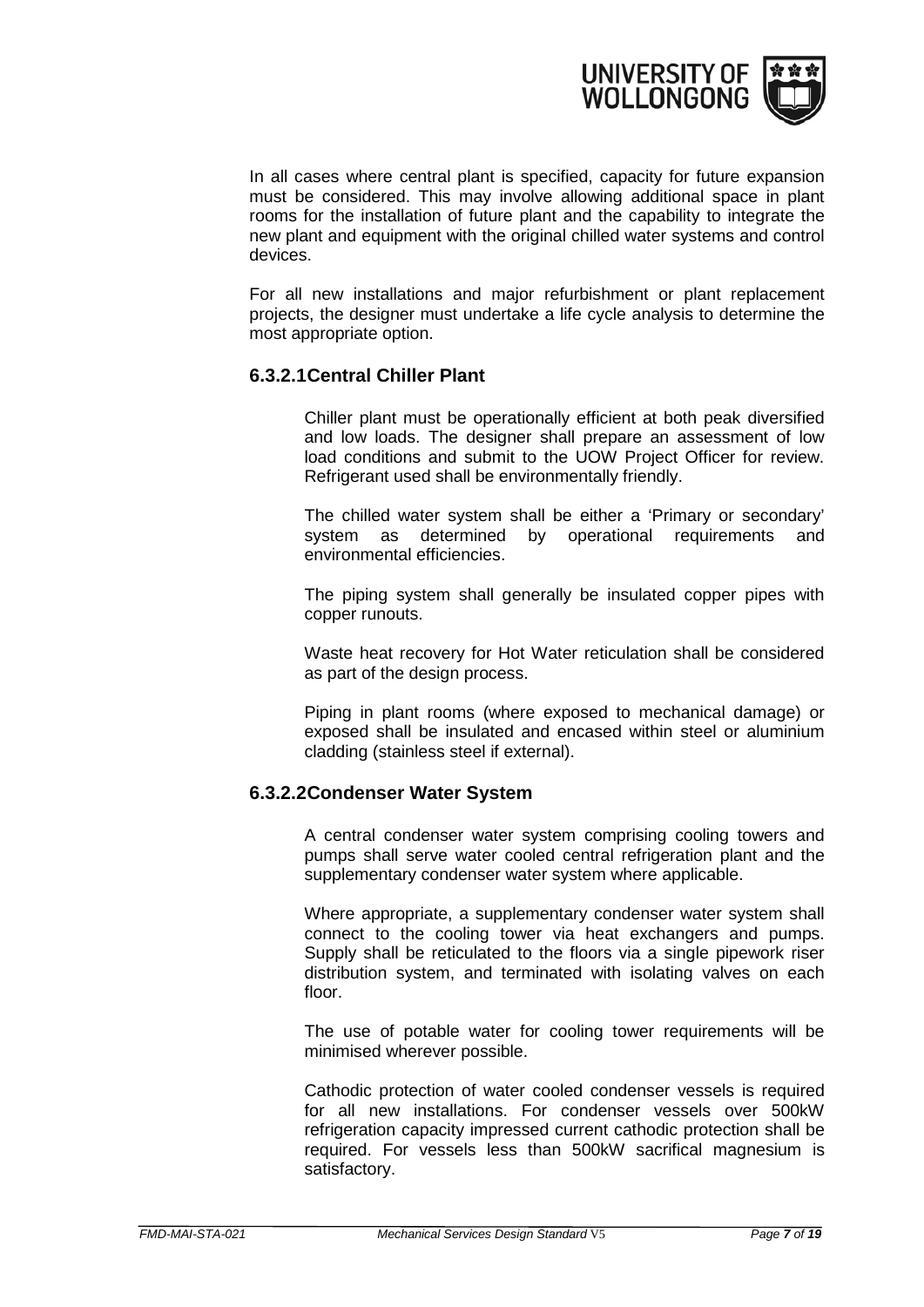

#### <span id="page-7-0"></span>**6.3.3 Heating**

Heating shall be provided by natural gas-fired boilers with heating water reticulated to heating coils at air handlers and VAVs.

The use of electric heating shall be minimised. Electric heating may be considered for VAV zone re-heating where Life Cycle Costing illustrates it is appropriate.

The control strategies shall minimise conflicting heating and cooling demands and where practical, avoid reheat systems that waste energy through simultaneous cooling and heating.

# <span id="page-7-1"></span>**6.3.4 Ventilation and Air Distribution**

The ventilation systems shall be designed to complement the cooling and heating systems and deliver space conditions efficiently.

The planning of ventilation and air distribution zones shall be based on the operational activities performed in the areas and likelihood of changes in occupancy and heat loadings.

The use of outside air must meet BCA requirements and be energy efficient. CO2 monitoring is to be used to improve energy efficiencies by controlling outside air quantities in theatres and wherever practical.

Air distribution to be designed to provide even, draught free air movement and to be readily amenable to modification to suit partitioning alterations. Air movement shall be between 0.1 and 0.25 m/s in occupied spaces measured 1.0 to 1.5m above floor level.

# <span id="page-7-2"></span>**6.3.4.1Air Handling Plant**

The analysis of the operational profile of the building will determine whether a constant or variable volume air handling system is appropriate.

Thermo type supply grilles will only be considered when shown to be economical via life cycle analysis.

The plant shall be configured to operate on normal and economy cycles. In addition the use of night-purge shall be considered to minimise overall system energy consumption and improve space conditions.

Air distribution shall generally be via low-pressure sheet metal ductwork. Zoning, ductwork and controls shall be configured to allow future feasibility (e.g. office layout changes/additions) and to provide easy access for cleaning and maintenance in order to maintain indoor environment quality.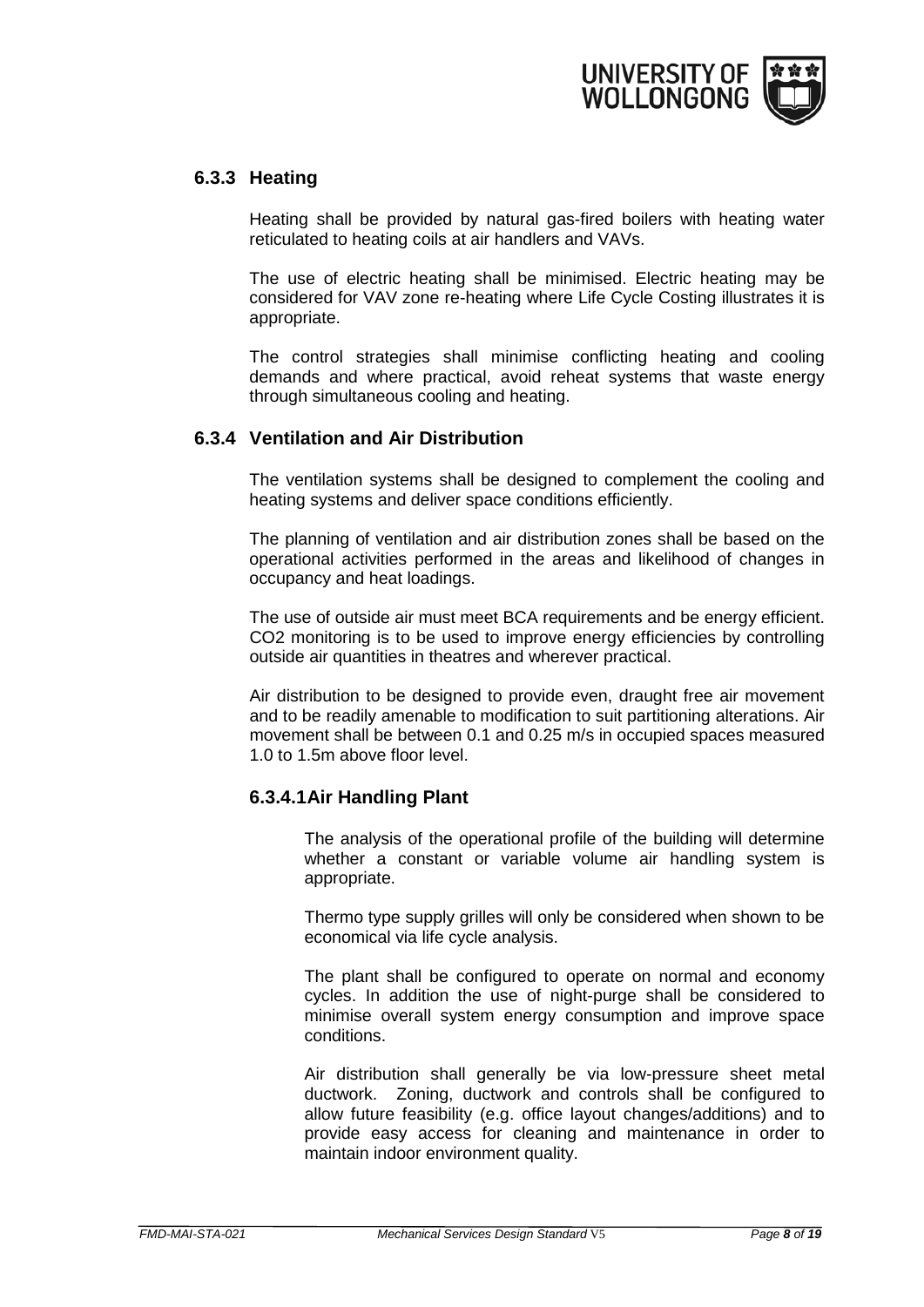

#### <span id="page-8-0"></span>**6.3.4.2Exhaust Systems**

Mechanical ventilation shall be provided for all toilets, cleaner rooms, showers, change rooms, stores, dark rooms, battery rooms, laboratories and other spaces as required by the relevant standard.

Where mechanical ventilation is required for new carparks, the carpark exhaust shall consider carbon monoxide monitoring to minimise fan energy during periods of low use by controlling variable speed fans.

Exhaust systems shall discharge vertically above the roof with adequate separation from fresh air intakes. Where practical separation of intakes and discharges shall be maximised and shall exceed minimum requirements as set out in AS 1668.2.

#### <span id="page-8-2"></span><span id="page-8-1"></span>**6.3.5 Control Strategies**

Refer to Design Standards BMCS (Building Monitoring & Control Systems).

#### **6.3.5.1Zone Temperature Selection**

In normal operation the air handling units shall be controlled by master sensors located in the respective zones.

All zone temperature sensors connected to the system shall be available for use as masters and the choice of masters shall be easily selectable by either the operator or automatically by the system. A master sensor shall be initialised for each zone.

The system shall be programmed to dynamically select the highest/lowest or average temperature sensor as the master. The system will allow for any specific sensor to be ignored as the master if readings are inconsistent or significantly dissimilar to the average temperature.

#### <span id="page-8-3"></span>**6.3.5.2Digitally Controlled Air Volume**

The mode of operation of digitally controlled air volume shall be set according to the mode of operation of the air-handling unit.

Space temperature selection for control of air handling unit operation shall be made from zone temperature sensors in the areas occupied after-hours.

Digitally controlled zone dampers shall vary the flow rate of conditioned air as required to maintain space temperature.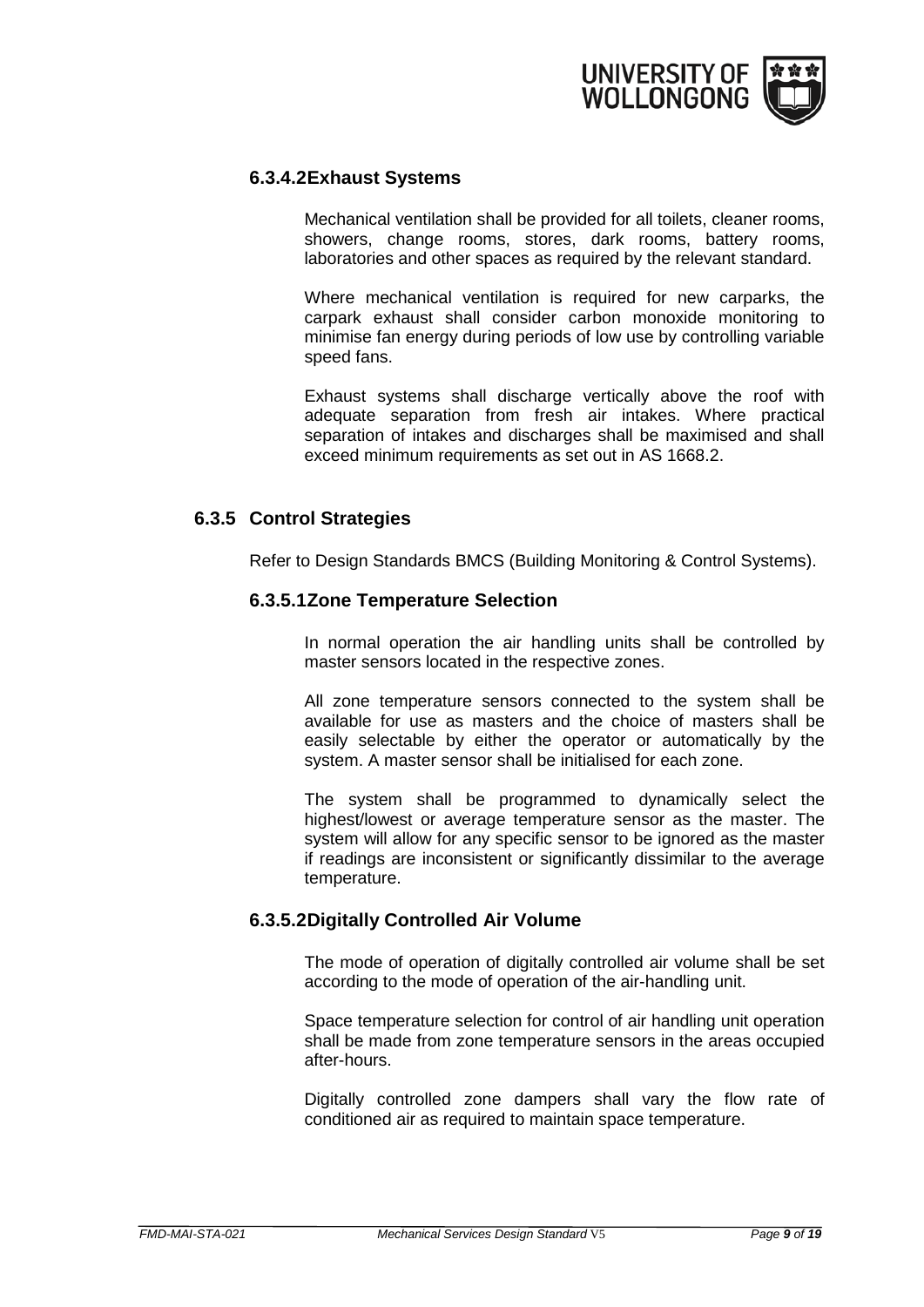

#### <span id="page-9-0"></span>**6.3.5.3 Air Handling Units - Temperature Control**

The BMCS provides outside air cycles when the conditions are suitable. This mode is designated as "Economy Cycle" (EC).

The BMCS includes the provision of outside air temperature and humidity sensors to provide inputs to a calculation program to determine the outside air enthalpy.

The EC shall be enabled if outside air temperature/enthalpy is less than the programmed set point and the highest zone temperature is above the programmed set temperature.

The EC shall be disabled if outside air temperature/enthalpy is above programmed set point or the highest zone temperature is below the programmed set temperature.

To avoid possible oscillation of the EC cycle, the routine shall include an adjustable timer or differential, to ensure that the condition is stable and not transient prior to implementation of the cycle.

The operation of the unit's chiller shall be enabled or disabled according to programmed values of the highest master zone temperature or where another zone is considered more appropriate.

The unit's call for cooling shall be turned on and off according to the reading from its thermostat sensor.

#### <span id="page-9-1"></span>**6.3.5.4 After-Hours Operation**

After-hours operation shall be initiated manually by local push-button (extension time BMCS adjustable and local indication light).

#### <span id="page-9-2"></span>**6.3.5.5 Ventilation and Exhaust Fans**

Ventilation fans shall be started and stopped by the BMCS in accordance with independent time schedules or interlocked with other systems as appropriate.

#### <span id="page-9-3"></span>**6.3.5.6 Air Filter Operation**

The BMCS shall monitor the status of air filters via air filter differential pressure devices (generally for all air filters over 250 L/S).

#### <span id="page-9-4"></span>**6.3.5.7 Fire Mode Operations**

Air conditioning and ventilation system operation in fire mode will be documented in the operations and maintenance manual.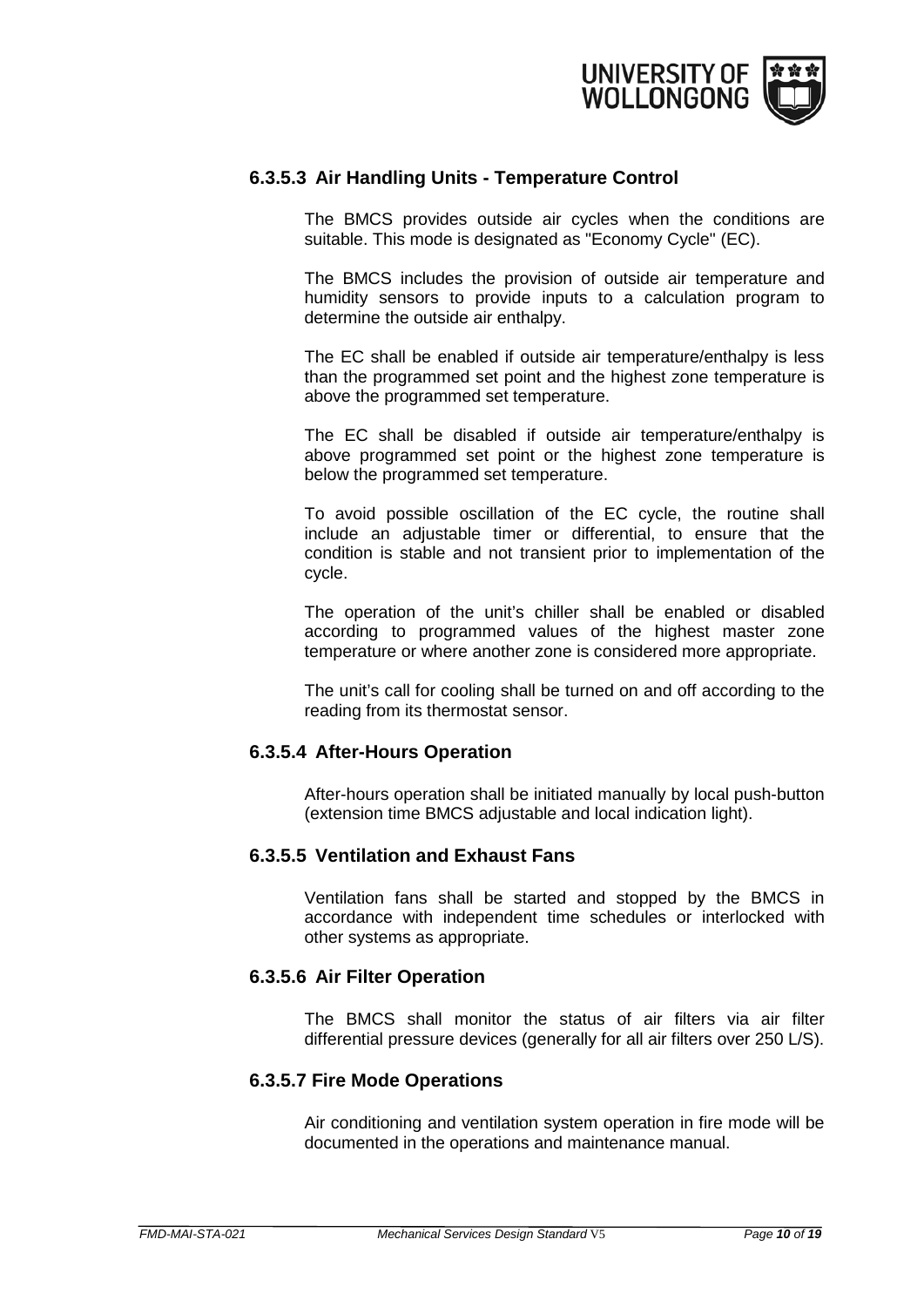

#### <span id="page-10-0"></span>**6.3.6 Fume Cupboards**

Where fume cupboards are required the design engineer shall, in conjunction with the UOW Project Engineer and users, determine the type, proposed uses and operational profile.

The University wishes to standardise the construction, controls and regular maintenance and certification of fume cupboards. Preferred manufacturers of fume cupboards are:

Conditionaire or Dynaflow

Non-standard equipment, types or alternative manufacturers can be considered subject to life cycle costings and risk assessment on parts supply, software back-up, experience in industry, size of company, and demonstrated ability in servicing and maintenance agreements of third party fume cupboards. UOW approval will be required for any alternatives.

Fume cupboards and associated exhaust systems shall comply with AS 2430. Following installation fume cupboards shall be provided with NATA certification in accordance with AS 2243.8. This shall form part of the fume cupboard commissioning.

Design considerations to be taken into account in the specification of fume cupboards and the associated support system, include:

- i. Material selections, including appropriate tray material for chemical resistance.
- ii. Safety performance in relation to ignitability, spread of flame, heat involved and smoke developed in the event of a fire.
- iii. Appropriate width (1,800mm, 1,500mm, etc.)
- iv. Provisions including water, sinks, piped gases, power and access ports.
- v. Make-up air: Determine with UOW Project Officer and users appropriate make-up air diversity where multiple fume cupboards are within single enclosures.

#### **6.3.7 Fire Mode Operation**

Where required, HVAC systems that are required to operate in Fire or Smoke Control Mode shall do so independently of the BMCS in accordance with the relevant installation standards.

For HVAC plant which is shut down in building fire alarm conditions, the plant shall auto reset (unless the specific building operational requirements dictate a manual reset). The BMCS shall monitor the status of fire alarm trips and operation only.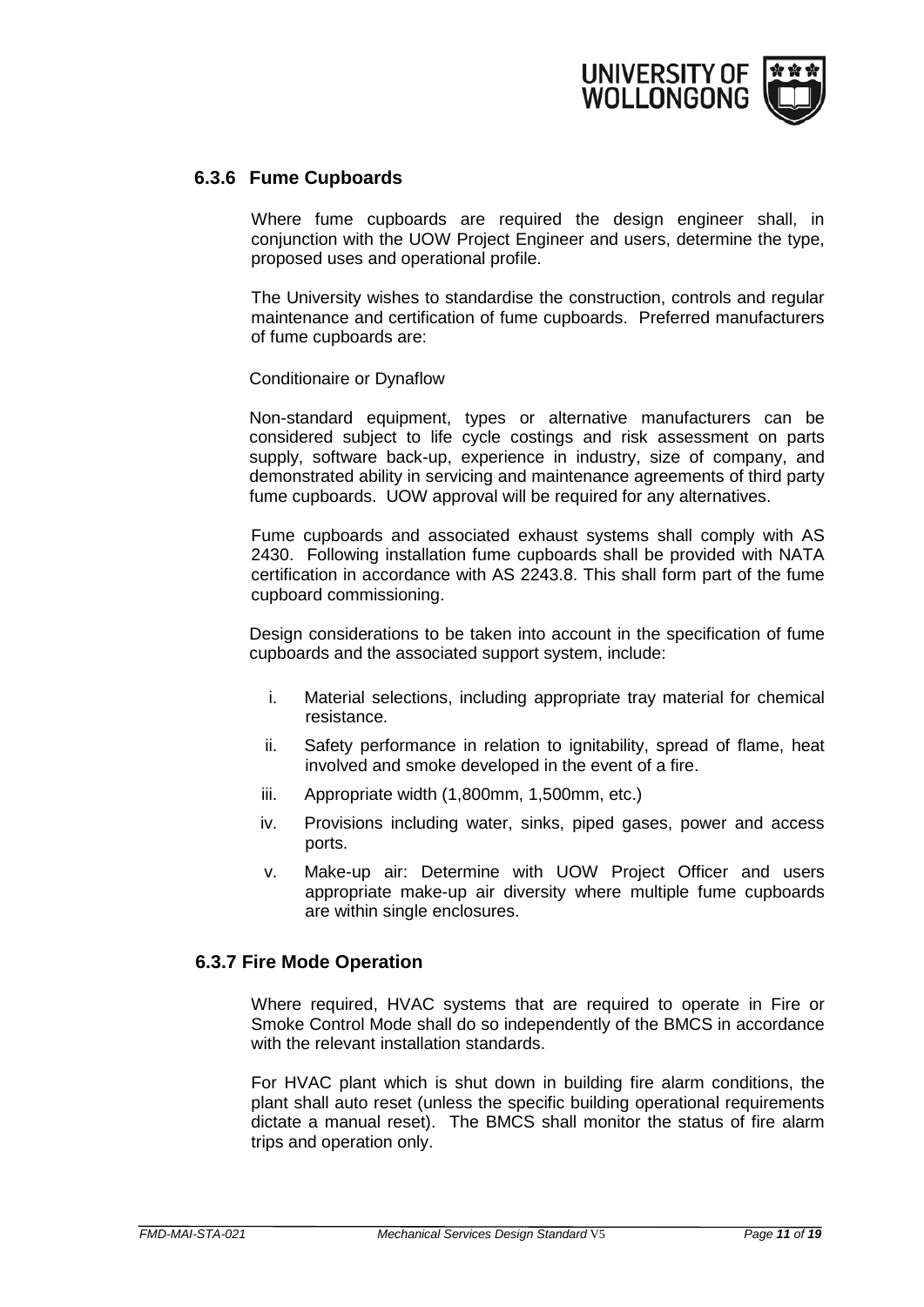

#### **6.3.8 Process Cooling**

Where process cooling is required in nominated laboratories or research areas, the design engineer, in conjunction with the UOW Project Engineer and users, will determine the specific requirements and operational details.

The design engineer shall consider and verify the following:

- i. Process cooling loops shall be designed in a reverse return configuration to minimise pressure variations and the need for commissioning.
- ii. Most scientific equipment that requires process cooling requires stable and low pressure flows, oversized pipework, buffer vessels and designs which minimise static head should be considered (e.g. pumps at low point, open circuit buffer vessels).
- $iii.$  Process cooling circuits will be sized with significant diversity  $$ agreed with UOW Project Engineer.
- iv. Process cooling circuit water quality is an important factor, design system components (pipework, pumps, vessels, etc.) to operate with tap water (without added water treatment).

#### **6.3.9 Piped Gases**

Where piped gases are required in nominated laboratories or research areas, the design engineer, in conjunction with the UOW Project Engineer and users, will determine the specific requirements and operational details.

The design engineer shall consider and verify the following:

- i. Types of gases?
- ii. Volume of gas usage is bottle, dewar or bulk storage required?
- iii. Future flexibility/distribution within building?
- iv. Impact of dangerous gases leakage for distribution system into the building (rooms, return air paths, etc). Are gas detector/warning/shut—off systems required?
- v. Outlet gas quality.

#### **6.3.10 Telecommunication Space Cooling**

For all telecommunication spaces reference should be made to the current 'University of Wollongong – Specification for Voice and Data' requirements details on cooling loads and standards.

Cooling plant, where required, for telecommunication spaces shall generally be independent from Central Cooling Plant due to the 24/7 nature of the load. In some instances, e.g. Lab Buildings which also have 24/7 loads, the central cooling plant may be utilised.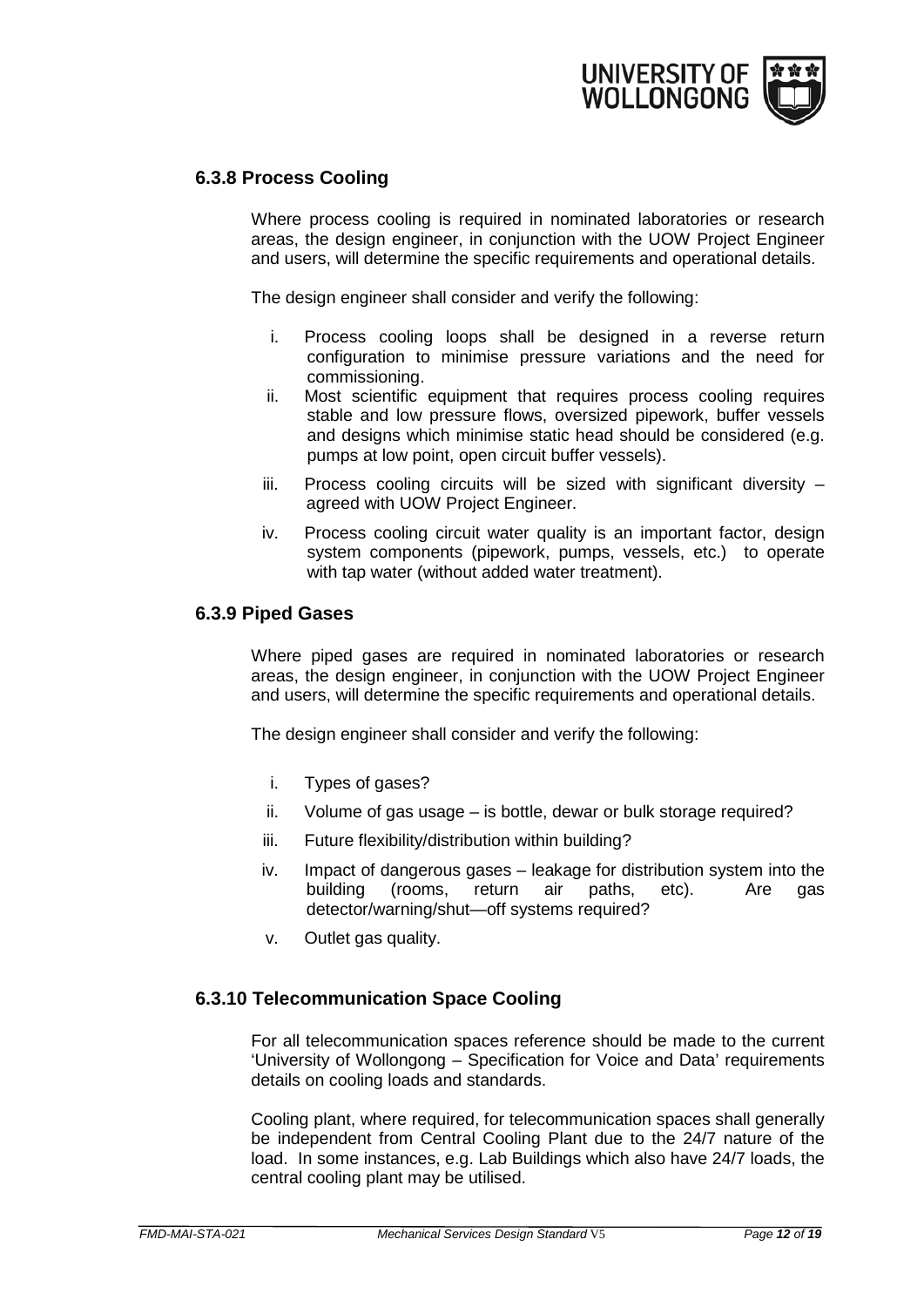

#### <span id="page-12-0"></span>**6.4 STANDARDS**

The mechanical design must comply with the BCA, relevant and latest versions of AS, codes and Federal and NSW Government environmental initiatives.

UOW OHS064 OH&S Consideration for Design.

#### <span id="page-12-1"></span>**6.5 MINIMUM PERFORMANCE STANDARDS**

#### **6.5.1 External Design Data**

For all general areas (offices, teaching spaces, lecture theatres and laboratories) the outdoor design condition shall be:

Summer:  $C$  db/23 $^{\circ}$ C wb Winter:  $7.8^{\circ}$ C db

For critical areas (such as IT server rooms) the outdoor design condition shall be:

Summer:  $C$  db/28 $^{\circ}$ C wb Winter:  $4.0^{\circ}$ C db

Note: **All** critical areas must be agreed with the UOW Project Engineer.

For selection of air cooled and evaporated heat rejection plant the outdoor condition shall be:

Summer:  $C$  db/23 $^{\circ}$ C wb

#### **6.5.2 Internal Design Requirements**

The UOW philosophy is to provide winter and summer comfort conditions in all general air conditioned areas. The UOW changes operational set points between winter/summer to minimise yearly energy consumption.

General area set points are:

Summer: 24°C db/60% RU Winter:  $21^{\circ}$ C db

Control balance/band of  $\pm$  1<sup>o</sup>C.

Relative humidity is a non-controlled design condition.

The design criteria are therefore:

Summer: 24°C db/60% RU Winter:  $21^{\circ}$ C db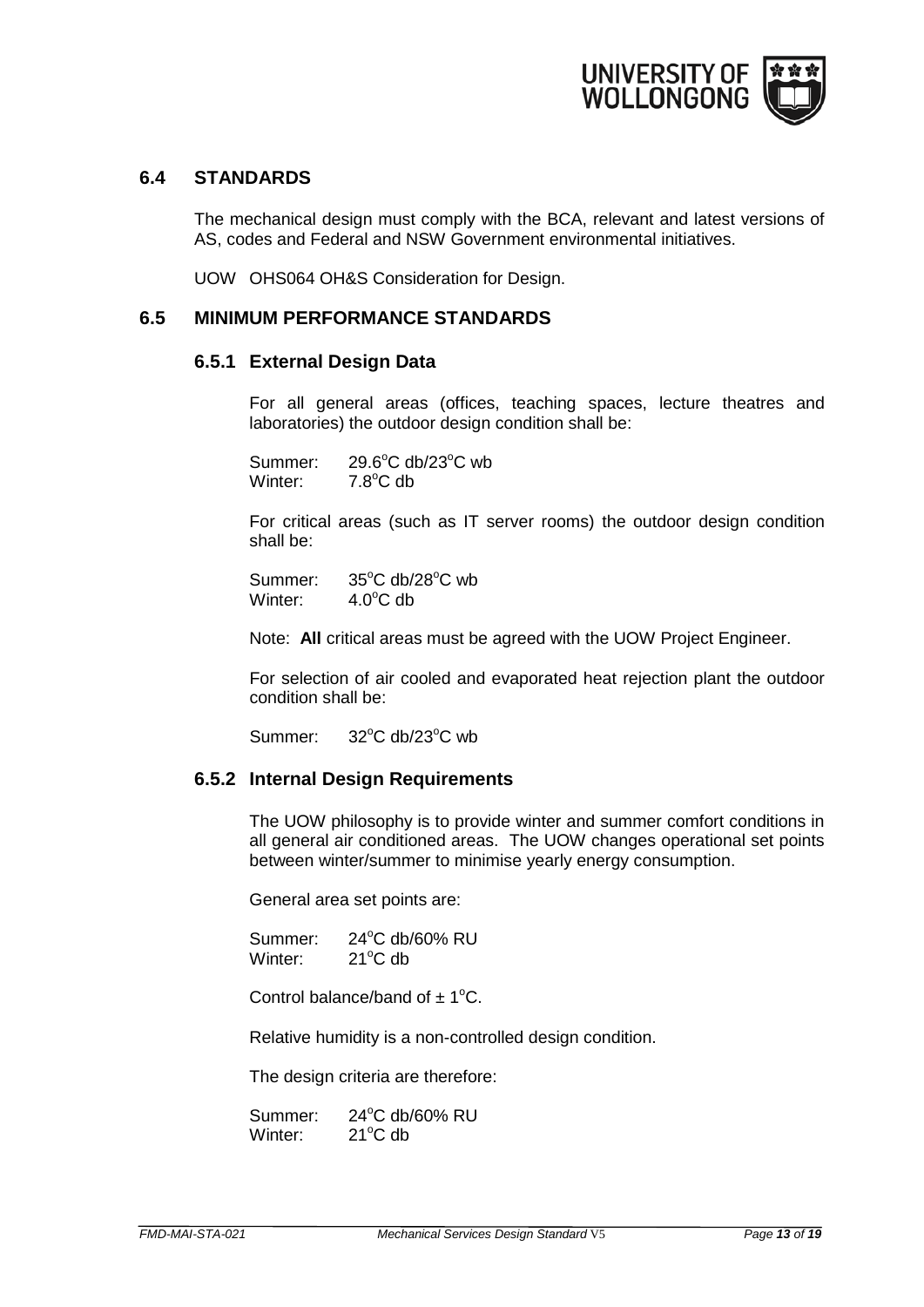

Specialist areas such as server rooms, laboratories and the like may require more rigid design conditions – these shall be agreed on a project basis with the UOW Project Engineer.

#### **6.5.3 Internal Heat Gains**

The design engineer shall determine internal heat gains on project requirements, generally:

- People: Determined from furniture/seating layouts and 70w sensible/60w latent per person.
- Lighting: Actual lighting load.
- Equipment: Determined from space usage, generally:

| Office                        | 15w/sqm          |
|-------------------------------|------------------|
| Lecture                       | 15w/sqm          |
| Computer Lab                  | 250 w/sqm        |
| Teaching                      | 15 w/sqm         |
| <b>Breakout/Meeting Rooms</b> | 500 <sub>w</sub> |

#### **6.5.4 Miscellaneous Design Requirements**

#### **6.5.4.1 Central Plant Diversity**

In addition to building thermal/solar diversity, central plant will be sized with operational diversity, generally:

| <b>Office Space</b>   | 80% |
|-----------------------|-----|
| <b>Teaching Space</b> | 70% |

To be confirmed with UOW Project Officer.

#### **6.5.4.2 Outside Air**

7.5 l/s/person minimum.

#### **6.5.4.3 Infiltration**

System designed for positive pressure to minimise infiltration.

#### **6.5.4.4 Air Filtration**

Filters will meet the following performance to AS1324.2 at installed face velocity to a final resistance of 125Pa

No. 1 Dust Test – 20% minimum efficiency No. 4 Dust Test – 85% minimum efficiency.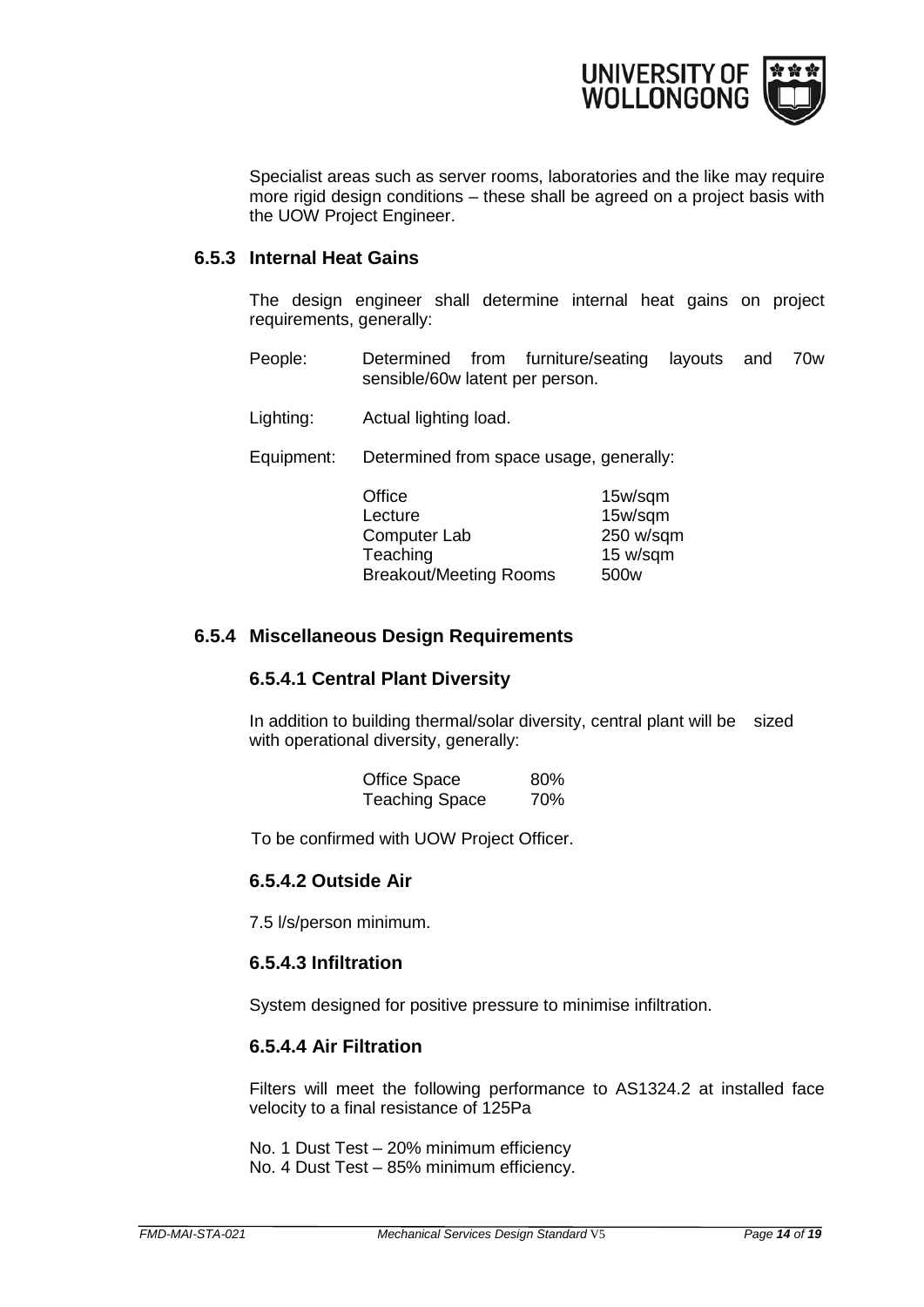

# **6.5.4.5 Vibration (from Mechanical Equipment)**

AS 2625.

# **6.5.4.6 Air Condition Zoning**

Generally air condition zoning shall be sized as:

Office Spaces Max 100m<sup>2</sup> Teaching Spaces individual

Agree with UOW Project Officer.

#### **6.5.4.7 Acoustic**

AS 2107 recommended levels (all building services operating).

# <span id="page-14-1"></span><span id="page-14-0"></span>**6.6 INSTALLATION GUIDELINES**

#### **6.6.1 Plant & Equipment**

Plant location shall be determined by the proximity to areas being serviced, available space and provisions for access for maintenance over the life of the equipment. It is important that maintenance and servicing can be performed during normal working hours without disrupting UOW normal building operations.

Central plant shall be installed in plant rooms and distributed plant shall be installed in low traffic areas and non student areas that offer suitable mechanical protection.

Where equipment must be installed above ceilings, access and noise must be considered to ensure that the minimum performance standards will be maintained. Where plant is located in ceiling space then consideration shall be given to installing associated filters on return grilles and at fresh air intakes to simplify service requirements. All filters shall be readily accessible and removable for cleaning.

Plant is not to be installed in locations that will impact on the visual ascetics of the University. Approval for plant location must be obtained from the UOW Project Officer.

Plant mounted on roofs shall be positioned on a HVAC support system (e.g. big foot system).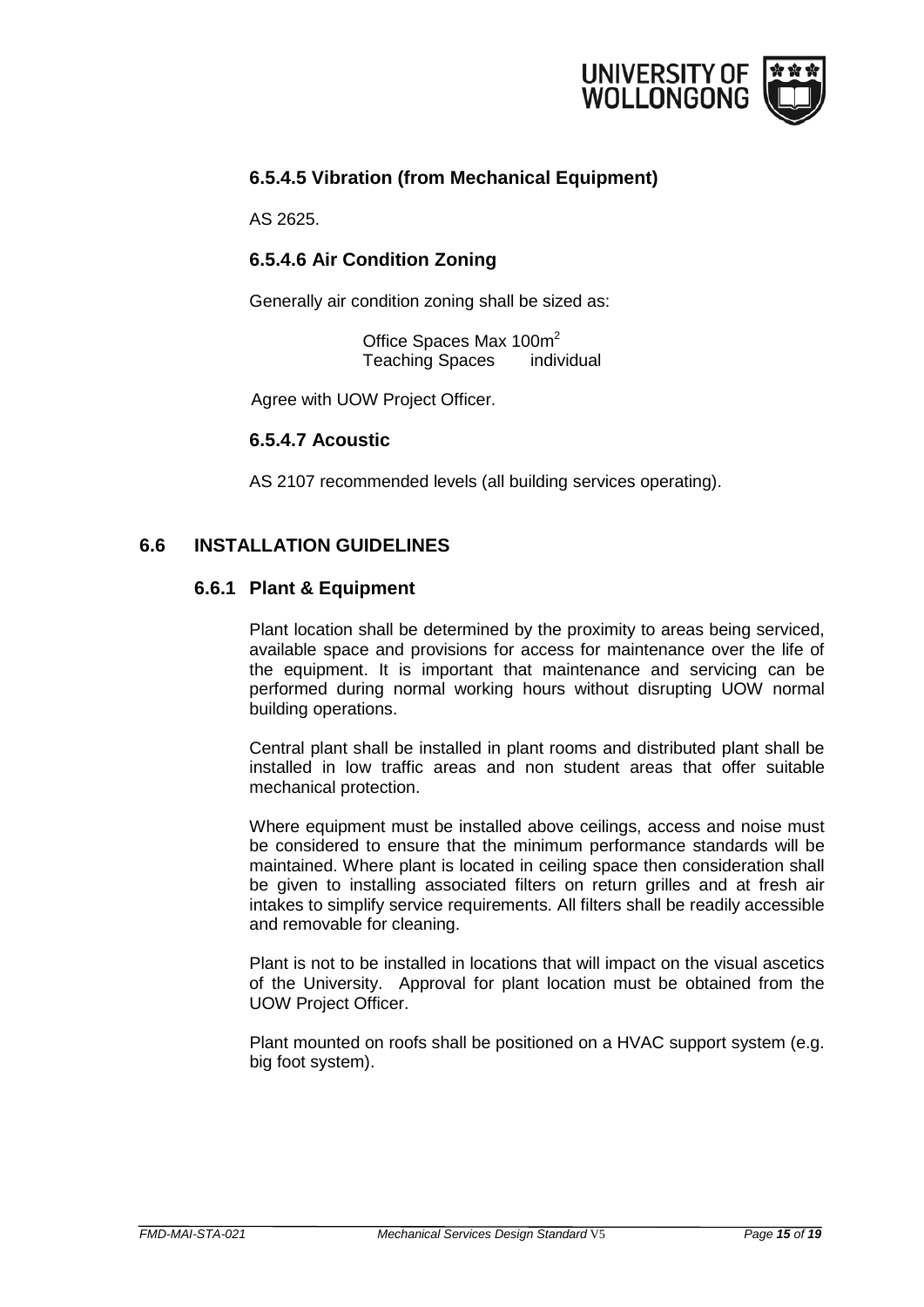

#### <span id="page-15-0"></span>**6.6.2 Piping**

Pipe installation shall ensure that all piping is secure and mechanically protected.

Pipe systems shall be arranged with bends and offsets so the system has sufficient flexibility to absorb thermal expansion and vibration of connected equipment without causing excessive stresses in the piping or connected equipment as required by AS 4041.

Expansion loops and/or bends shall be used in preference to flexible bellows or other types of flexible pipe fittings. Minimise the number of joints by using the longest practical lengths of pipe.

Pipework shall be installed to allow maximum space for installation, service and removal of other equipment. Obstructions, access openings, doors, manholes and the like shall be avoided. Connections shall be arranged to equipment to allow removal of the equipment. Valves shall be installed in logical groups where hand wheel and spindle clearance is available and access for operation and maintenance is convenient.

Measures shall be adopted to prevent entry of foreign material into pipe systems. Plastic or metal end caps shall be fitted to pipes prior to shipment from the manufacturer.

Piping on external walls shall be enclosed in ducting that does not impact on the building architecture and be approved by the UOW Project Officer.

To avoid water ingress with any installation of piping or electrical work through roofs, it is necessary that:

- All piping/electrical wiring must have a water loop and covering before entering roof.
- All piping with insulation needs to have insulation separated when entering roof.
- Roofing solutions, such as Top Hat Roof Penetration Systems, or equivalent, should be used where practical.

#### <span id="page-15-1"></span>**6.6.3 Fire Mode Operation**

Air conditioning/ventilation system operation in fire mode will be documented in the operation and maintenance manual.

#### <span id="page-15-2"></span>**6.6.4 Split System**

Split system will be installed so that they do not impact on the visual ascetics of the University. Approval for location needs to be gained from UOW Project Officer.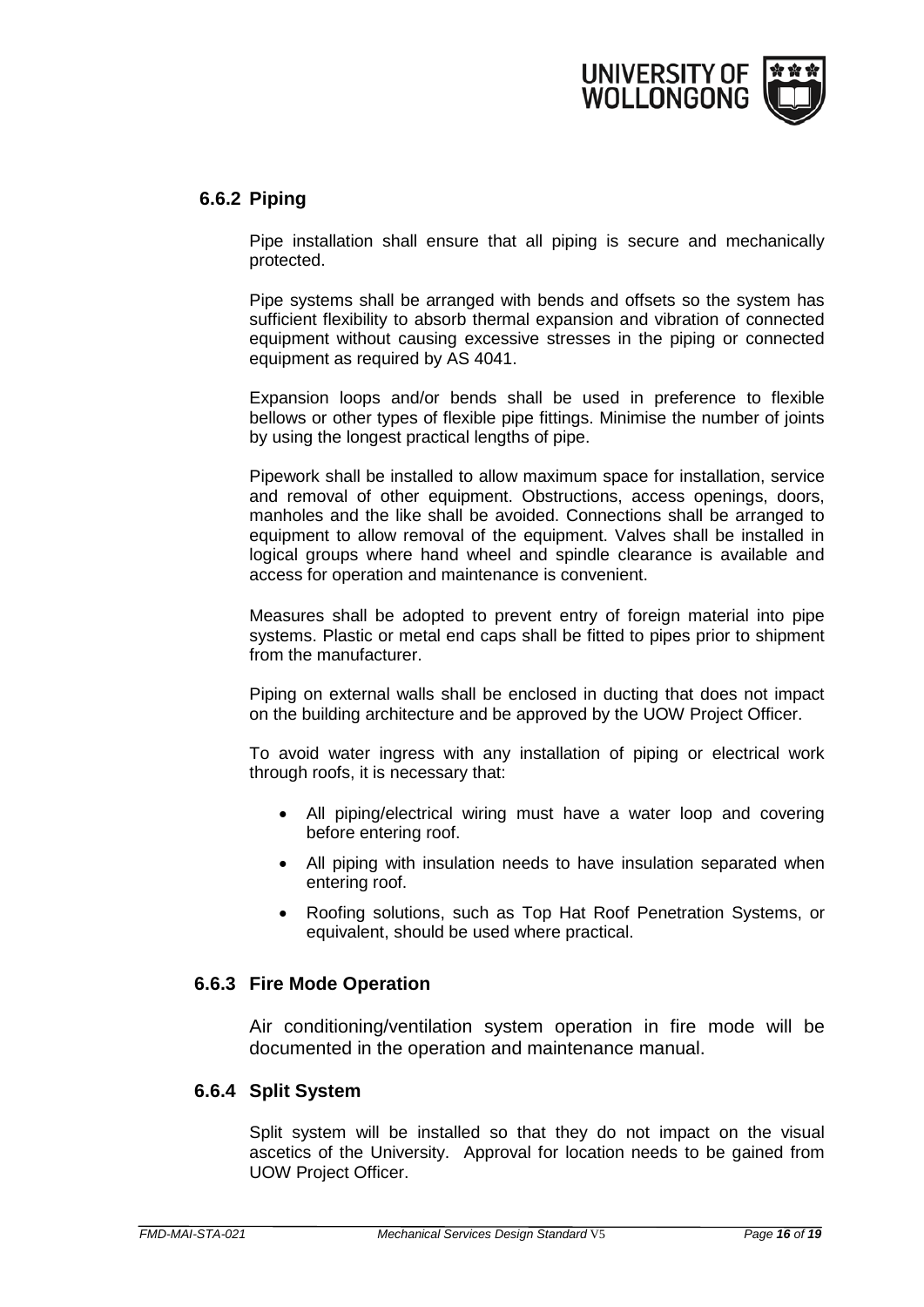

#### <span id="page-16-0"></span>**6.6.5 Valves**

Valves shall be installed for the safe and proper operation of the system. Valves shall be line sized unless noted otherwise. Valves shall be screwed or flanged to adjoining pipework as specified for the piping in the particular system. Valves shall be installed to allow maximum space for service and removal of valves and actuators.

# **6.6.5 Mechanical Services Switchboards**

Mechanical Services Switchboards shall be:

- Constructed in accordance with AS 3439.1.
- Form is generally Form 2, major plant switchboards to consider Form 3B (e.g. chillers, pumps, etc. in central plant rooms).
- Protection IP52.
- All sections accessible by hinged doors.
- Minimum 25% space capacity in each section.
- Labelling shall be machine-engraved (10mm) or plastic laminate screw fixed.
- Metering (smart metering to UOW Standards).
- Off-Auto-On control switches and indicator light for all plant, facia mounted. Consider LED lights. Include lamp test facility.
- Include indicator lights for fire normal/trip conditions.
- Painted orange.

#### <span id="page-16-1"></span>**6.7 EQUIPMENT**

The following equipment list contains the makes of preferred mechanical services equipment:

#### <span id="page-16-2"></span>**6.7.1 Package Units**

Mitsubishi, APAC, Temperzone.

#### <span id="page-16-3"></span>**6.7.2 Split Systems**

Daikin, Mitsubishi.

#### <span id="page-16-4"></span>**6.7.3 Chillers**

Powerpax.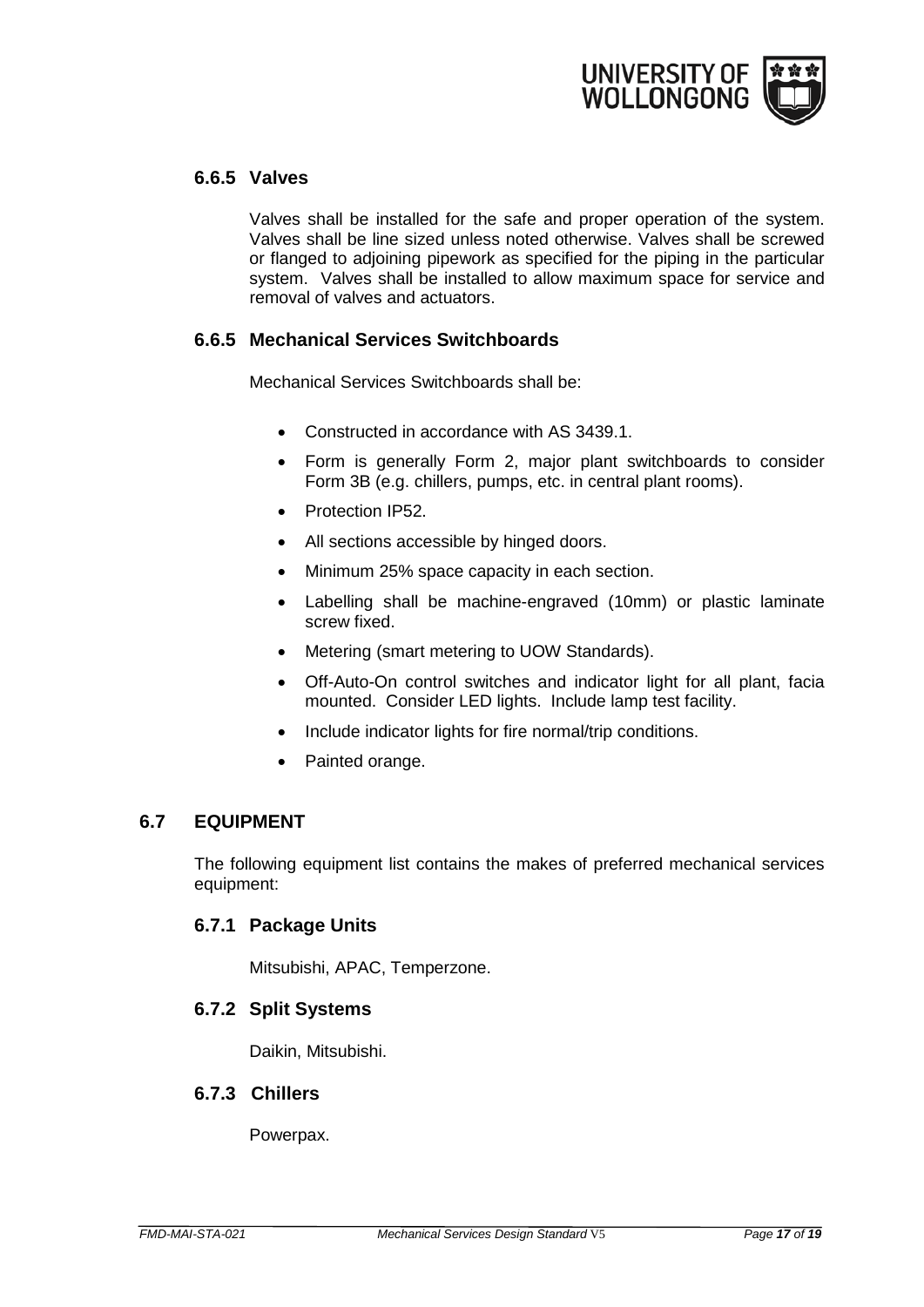

# <span id="page-17-0"></span>**6.7.4 Cooling Tower**

AquaCool or Baltimore Air Coil (BAC).

## <span id="page-17-1"></span>**6.7.5 Hot Water heaters**

Raypac.

#### <span id="page-17-2"></span>**6.7.6 Air Handling Units**

Trane, Carrier, Air Design, York.

#### <span id="page-17-3"></span>**6.7.7 Fan Coil Units**

Air Design, Carrier, Trane, York.

#### <span id="page-17-4"></span>**6.7.8 VAV Units**

| <b>Equipment</b> | <b>Make</b><br><b>Type</b> |       | <b>Model</b>     |  |
|------------------|----------------------------|-------|------------------|--|
| <b>VAV</b>       | Single Duct                | Trane | <b>DD15</b>      |  |
| <b>VAV</b>       | Single Duct                | Trane | DD <sub>17</sub> |  |
| <b>VAV</b>       | Dual Duct                  | Trane | DD <sub>00</sub> |  |
| <b>VAV</b>       | Dual Duct                  | Trane | <b>DD11</b>      |  |
| <b>VAV</b>       | Dual Duct                  | Trane | DD <sub>12</sub> |  |

*Table 6.2 – VAV Unit*

# <span id="page-17-5"></span>**6.7.9 Exhaust Fans**

Fantech.

# <span id="page-17-6"></span>**6.7.10 Control Equipment**

Johnson Controls, Seimens.

# <span id="page-17-7"></span>**6.8 WARRANTY**

The designer shall ensure that all components are supplied with a minimum warranty period of 12 months for parts, installation and labour.